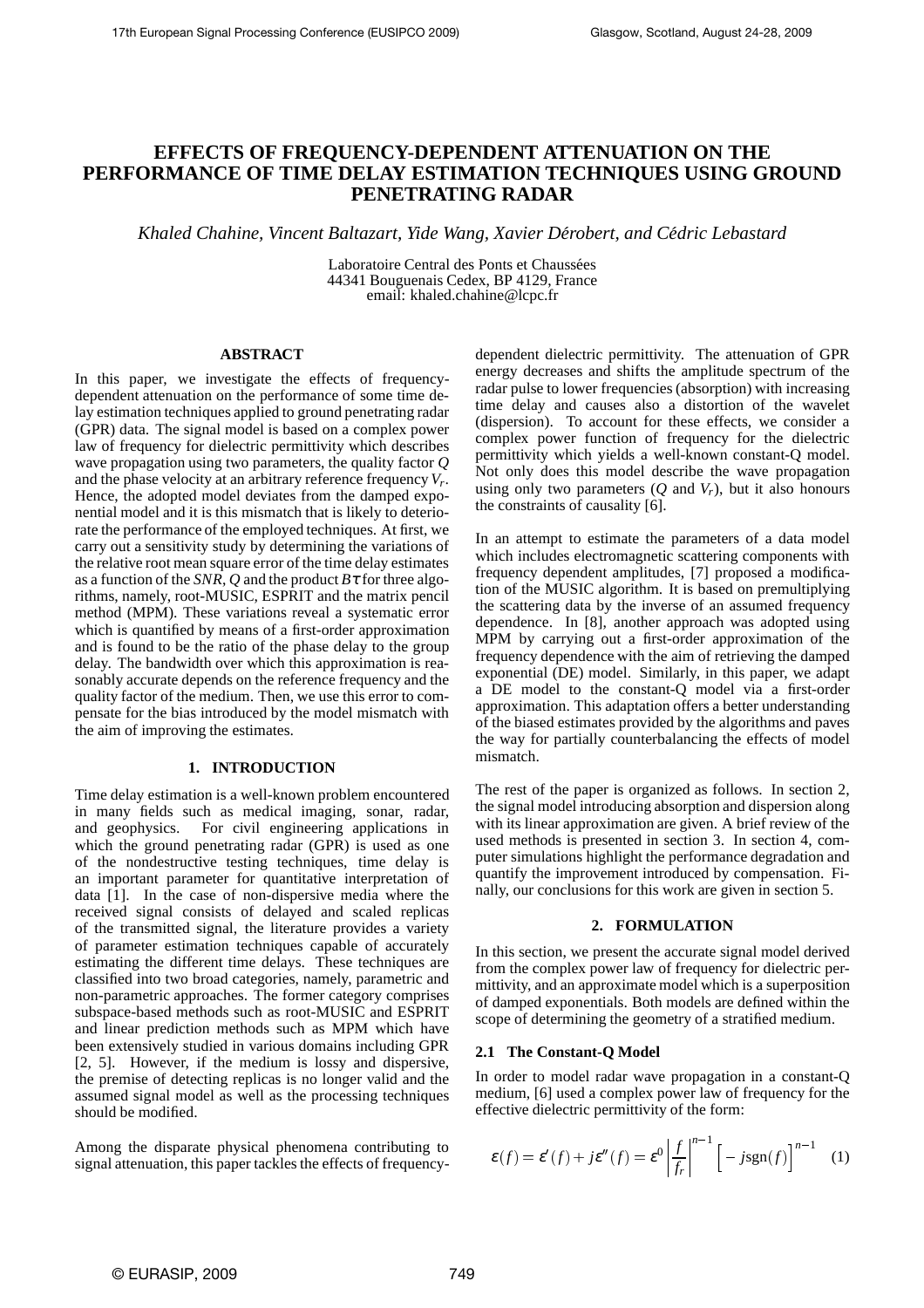in which  $f_r$  and  $\xi^0$  are constants,  $f_r$  is an arbitrary reference frequency, and  $\varepsilon^0$  will have the dimension of permittivity and is equal to  $\varepsilon$  for  $n = 1$ . The index  $n (0 < n < 1)$  is related to the quality factor *Q* as follows:

$$
n = \frac{2}{\pi} \arctan(Q) \tag{2}
$$

where  $\frac{1}{Q} = \frac{\varepsilon''}{\varepsilon'}$  $\frac{\varepsilon^{\prime\prime}}{\varepsilon^{\prime}} = \tan \left[ \frac{\pi}{2} \right]$  $\frac{\pi}{2}(1-n)\right].$ 

In addition, considering only the positive frequencies and substituting equation (1) in the expression of the complex wavenumber *k*, we obtain

$$
k(f) = \beta(f) - j\alpha(f) = \beta(f) \left\{ 1 - j \tan \left[ \frac{\pi}{4} (1 - n) \right] \right\}
$$
 (3)

with

$$
\beta(f) = \frac{2\pi f}{V(f)}.\tag{4}
$$

The dispersion and absorption terms are introduced by the real and imaginary parts of the wavenumber  $k$ , with  $V(f)$ and  $\alpha$ , the phase velocity and the absorption coefficient, respectively, given by

$$
V(f) = V_r \left(\frac{f}{f_r}\right)^{\frac{(1-n)}{2}}
$$
 (5)

with

and

$$
V_r = \frac{1}{\sqrt{\mu \varepsilon^0} \cos\left[\frac{\pi}{4}(1-n)\right]}
$$

$$
\alpha(f) = \beta(f) \tan\left[\frac{\pi}{4}(1-n)\right].
$$
 (6)

 $\mu$  is the magnetic permeability. The case  $n = 1$  corresponds to loss-free propagation ( $Q = \infty$ , i.e. no attenuation or  $k = \frac{2\pi f}{V_r}$  is real). From equation (5), it can be seen that  $V_r$  is simply the phase velocity at the arbitrary reference frequency  $f_r$ , and since  $V$  is slightly dependent on frequency, the absorption coefficient  $\alpha$  in equation (6) obeys a frequency power law. The result in equation (5) is the dispersion relationship proposed for the first time by Kjartansson [9] for the case of mechanical losses in solids.

The complex power law for the dielectric constant equation (1) is easy to use in the frequency domain and is valid for positive values of *Q*. The wave propagation properties of materials can be described completely by only two parameters, *Q* and the phase velocity at an arbitrary reference frequency  $V_r$ . This simplicity makes it practical to use in the inverse *Q* imaging technique and in any inversion schema. This approach has been used successfully in 3D forward modeling of GPR data [10], in the estimation of water content of saturated rocks [11], and more recently for the characterization of the dielectric permittivity of concrete [12].

Assuming a horizontally stratified medium, the backscattered complex signal can be modeled as a linear combination of *d* echoes each of which emanates from the interface between two horizontally superposed layers under normal incidence. Each layer is considered to be homogeneous and characterized by a thickness *e*, a constant quality factor *Q*, and a dielectric constant  $\varepsilon^0$ . Upon substituting for each layer the expression of the corresponding wavenumber *k* in the equation of a plane wave as propagating along the *z*-axis,  $e^{j(\omega t - kz)}$ , the following signal model is obtained:

$$
s(f) = \sum_{m=1}^{d} A_m(f) \prod_{l=1}^{m} e^{2\pi f \tau_l \left(\frac{f}{fr}\right)^{\frac{n_l-1}{2}} \left\{-j-\tan[\frac{\pi}{4}(1-n_l)]\right\}} + b(f) \tag{7}
$$

where  $A_m(f)$  is a function gathering the different reflections and transmissions undergone by the  $m^{th}$  echo,  $\tau_l = 2e_l/V_{rl}$  is the time delay corresponding to the  $l^{th}$  layer,  $b(f)$  is additive white Gaussian noise with zero mean and variance  $\sigma^2$ . The product in the signal model shows the cumulative effect of the  $(m-1)$  traversed layers on the  $m<sup>th</sup>$  echo. The function  $A_m(f)$  depends on the inter-layer dielectric contrast via the Fresnel coefficients that are generally frequency dependent. For example, the reflection coefficient emanating from the interface of the first and second layers is given as:

$$
R_{12}(f) = \frac{\sqrt{\varepsilon_{r1}^{0}} \left(-j\frac{f}{f_r}\right)^{\frac{n_1-1}{2}} - \sqrt{\varepsilon_{r2}^{0}} \left(-j\frac{f}{f_r}\right)^{\frac{n_2-1}{2}}}{\sqrt{\varepsilon_{r1}^{0}} \left(-j\frac{f}{f_r}\right)^{\frac{n_1-1}{2}} + \sqrt{\varepsilon_{r2}^{0}} \left(-j\frac{f}{f_r}\right)^{\frac{n_2-1}{2}}} \quad (8)
$$

where  $\varepsilon_r^0$  is the relative dielectric constant. In such a case, we have  $A_1(f) = R_{12}(f)$ . The frequency variations of this term are slight and in the opposite manner to those resulting from propagation. According to [13], signal distortion is still mainly due to propagation and not to interface transmission. In what follows, the frequency variations of  $A_m(f)$  are not taken into consideration.

#### **2.2 Approximate Damped Exponential Model**

As seen in the previous subsection, the constant-Q model deviates from the DE model. This subsection presents the firstorder approximation enabling the retrieval of the DE model. It also discusses in terms of *Q* and *f<sup>r</sup>* the bandwidth limits within which the approximation is considered sufficiently accurate. In [5], the author formulates a DE model from the first-order approximation of the complex wavenumber *k*. However, he considers no specific model for the frequency variations of the dielectric permittivity.

#### *2.2.1 First-order Approximation*

Applying the Taylor series expansion of the phase function

 $\phi(f) = -2\pi f \tau \left( \frac{f}{f} \right)$ *fr*  $\int_{0}^{\frac{n-1}{2}}$  at  $f = f_r$  and considering only the first two terms, we obtain:

$$
\phi(f) \approx -2\pi\tau f_r - 2\pi\tau \left(\frac{n+1}{2}\right)(f - f_r) \tag{9}
$$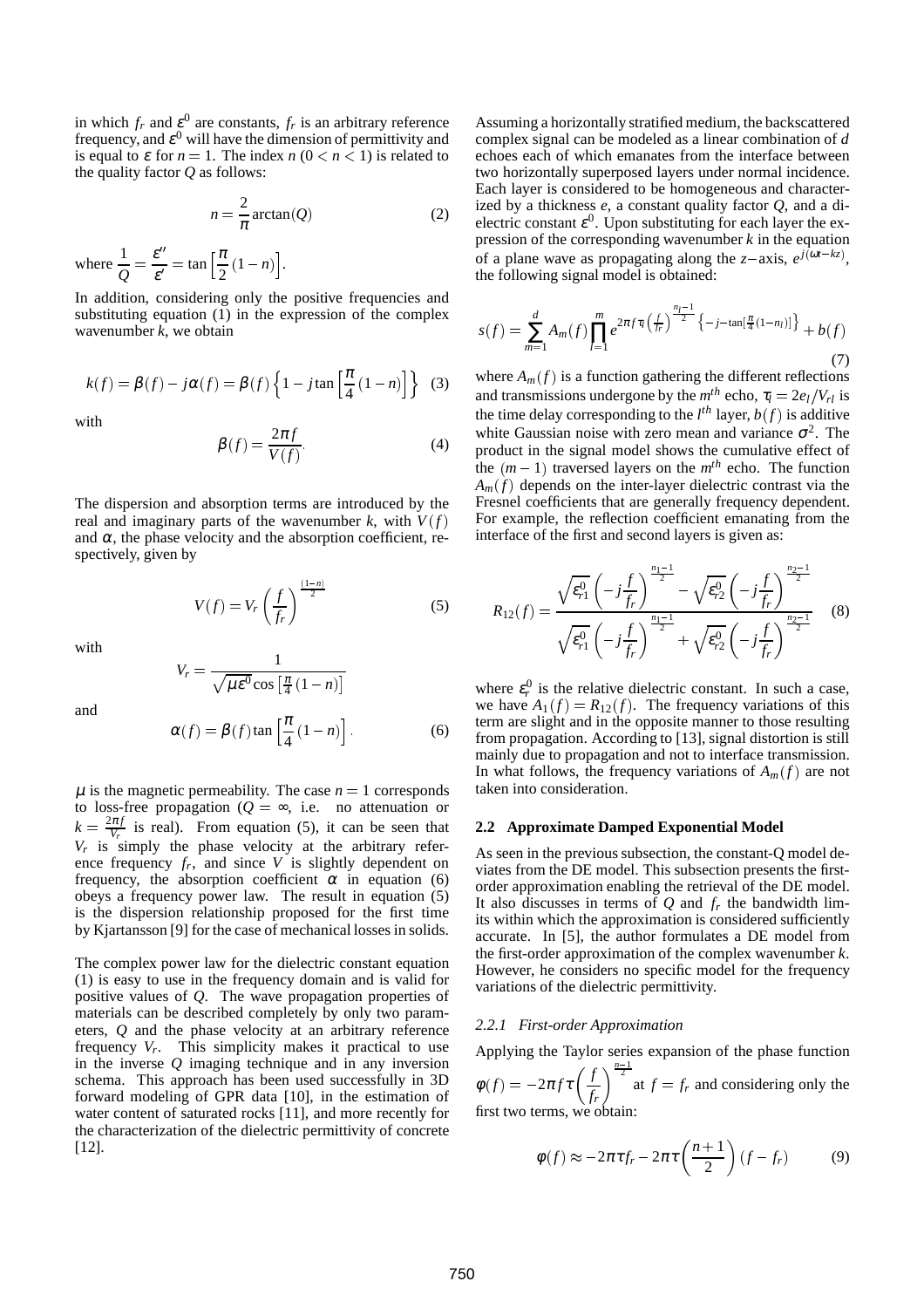Using the above approximation, the data model becomes:

$$
s_a(f) = \sum_{m=1}^d \prod_{l=1}^m A'_l(f) e^{2\pi f \tau_l\left(\frac{n_l+1}{2}\right)\left\{-j-\tan\left[\frac{\pi}{4}(1-n_l)\right]\right\}} + b(f)
$$
\n(10)

where  $s_a(f)$  denotes the approximated model, and  $A_m(f)$ changes to  $A_l(f)$  to accommodate the constant complex terms resulting from the approximation. Therefore, replacing the nonlinear phase function by its first-order approximation results in the classical damped exponential model where the poles are given by:

$$
z_m = \prod_{l=1}^m e^{2\pi f_s \tau_l \left(\frac{n_l+1}{2}\right) \left\{-j-\tan[\frac{\pi}{4}(1-n_l)]\right\}} \tag{11}
$$

where  $m = 1, 2, \dots, d$  and  $f_s$  is the frequency shift. From equation (11), any method capable of estimating the parameters of the DE model when applied to the model in equation (7) would reveal, to a first-order approximation, a bias due to the term  $(n + 1)$  /2 since they consider the time delay estimate to be:

$$
\tau_m = -\left[\frac{\Im(\log z_m) - \Im(\log z_{m-1})}{2\pi f_s}\right] \tag{12}
$$

where  $\Im$  is the imaginary part. To gain insight into the physical significance of the bias term, we determine the phase and group delays:

$$
\tau_{\phi}(f) = -\frac{1}{2\pi} \frac{\phi(f)}{f} = \tau \left(\frac{f}{f_r}\right)^{\frac{n-1}{2}} \tag{13}
$$

$$
\tau_g(f) = -\frac{1}{2\pi} \frac{\mathrm{d}\phi(f)}{\mathrm{d}f} = \tau \left(\frac{f}{f_r}\right)^{\frac{n-1}{2}} \left(\frac{n+1}{2}\right) \tag{14}
$$

From the above two equations, expressing  $\tau_g(f)$  in function of  $\tau_{\phi}(f)$  gives:

$$
\tau_g(f) = \left(\frac{n+1}{2}\right) \tau_\phi(f) \tag{15}
$$

So, we deduce that the first-order approximation estimate gives access to the value of  $\tau_g(f)$  at  $f = f_r$  and not that of  $\tau_{\phi}(f)$ . Consequently, we expect the algorithms to reveal a systematic error of  $(1 - n)/2$ , which may rise to 25% for the most dispersive medium (i.e. for  $Q = 1$ ). Noting that both the modulus and argument of the pole depend on  $n$  and  $\tau$ , the approximated model allows us to define an unbiased time delay estimate as follows:

$$
\tau_m = -\left(\frac{2}{n_m+1}\right) \left[\frac{\Im(\log z_m) - \Im(\log z_{m-1})}{2\pi f_s}\right] \tag{16}
$$

where  $n_m$  is estimated as:

$$
n_m = 1 - \frac{4}{\pi} \arctan\left(\frac{\Re(\log z_m) - \Re(\log z_{m-1})}{\Im(\log z_m) - \Im(\log z_{m-1})}\right) \tag{17}
$$

and  $\Re$  is the real part. It is worth mentioning that the error made on the estimate of  $\tau_m$  does not "propagate to" or affect the estimate of  $\tau_{m+1}$ . This is because the estimation of a certain time delay involves the subtraction of all the previously estimated time delays. The subtraction removes the bias introduced by each. In other words, the bias of an estimate of a certain echo stems from its propagation in the last traversed layer, only. In what follows, this motivates us to carry out simulations on a one-layered medium.



Figure 1: *The bandwidth variation in terms of Q and f<sup>r</sup> .*

### *2.2.2 Approximation Adequacy*

 $\overline{\phantom{a}}$ 

 $\overline{\phantom{a}}$ 

In order to define bandwidth limits within which the approximation yields an error inferior to 2%, it is required to solve the following transcendental equation which represents the 2% relative difference between  $\phi(f)$  and its approximation in equation (9):

!

$$
\left(\frac{n+1}{2}\right)f - \left(\frac{1.02}{f_r^{\frac{n-1}{2}}}\right)f^{\frac{n+1}{2}} + \left(\frac{1-n}{2}\right)f_r = 0 \qquad (18)
$$

We proceed by transforming the above equation into a polynomial. This requires rationalizing the exponents through approximating *n* by  $a/b$  ( $a, b \in \mathbb{N}^*$  and  $a < b$ ) and then changing *f* to Ω2*<sup>b</sup>* leading to a polynomial of degree 2*b*:

 $\sim$ 

$$
\left(\frac{a+b}{2b}\right)\Omega^{2b} - \left(\frac{1.02}{f_r^{\frac{a-b}{2b}}}\right)\Omega^{a+b} + \left(\frac{b-a}{2b}\right)f_r = 0 \quad (19)
$$

Two of the 2*b* roots are real and correspond to the lower and upper limits of the bandwidth. Fig. 1 shows, for a given value of *Q*, an almost-linear increase in the absolute bandwidth  $BW$  as  $f_r$  increases which indicates that the nonlinear phase  $\phi(f)$  develops a broader linear behavior at higher frequencies. Moreover, the relative bandwidth  $RBW = BW/f_r$ is almost constant for a given *Q* and increases with increasing values of *Q*. For example, at  $Q = 1$  *RBW* = 97% and attains 200% at  $Q = 5$ . Therefore, for GPR applications in which the bandwidth is generally equal to the central frequency of the radar wavelet, the first-order approximation seems adequate.

#### **3. TDE TECHNIQUES**

This section presents briefly the principles of MUSIC, ES-PRIT and MPM. They all afford the estimation of the pole  $z_m$  in equation (11) through either a root-finding technique or a singular value decomposition. The details of these algorithms are well documented elsewhere [14, 15].

# **3.1 MUSIC**

The MUSIC algorithm is based on the eigendecomposition of the correlation matrix which serves to partition the eigenvectors into noise and signal subspaces. Estimates of the time delays are obtained by computing the projection of a mode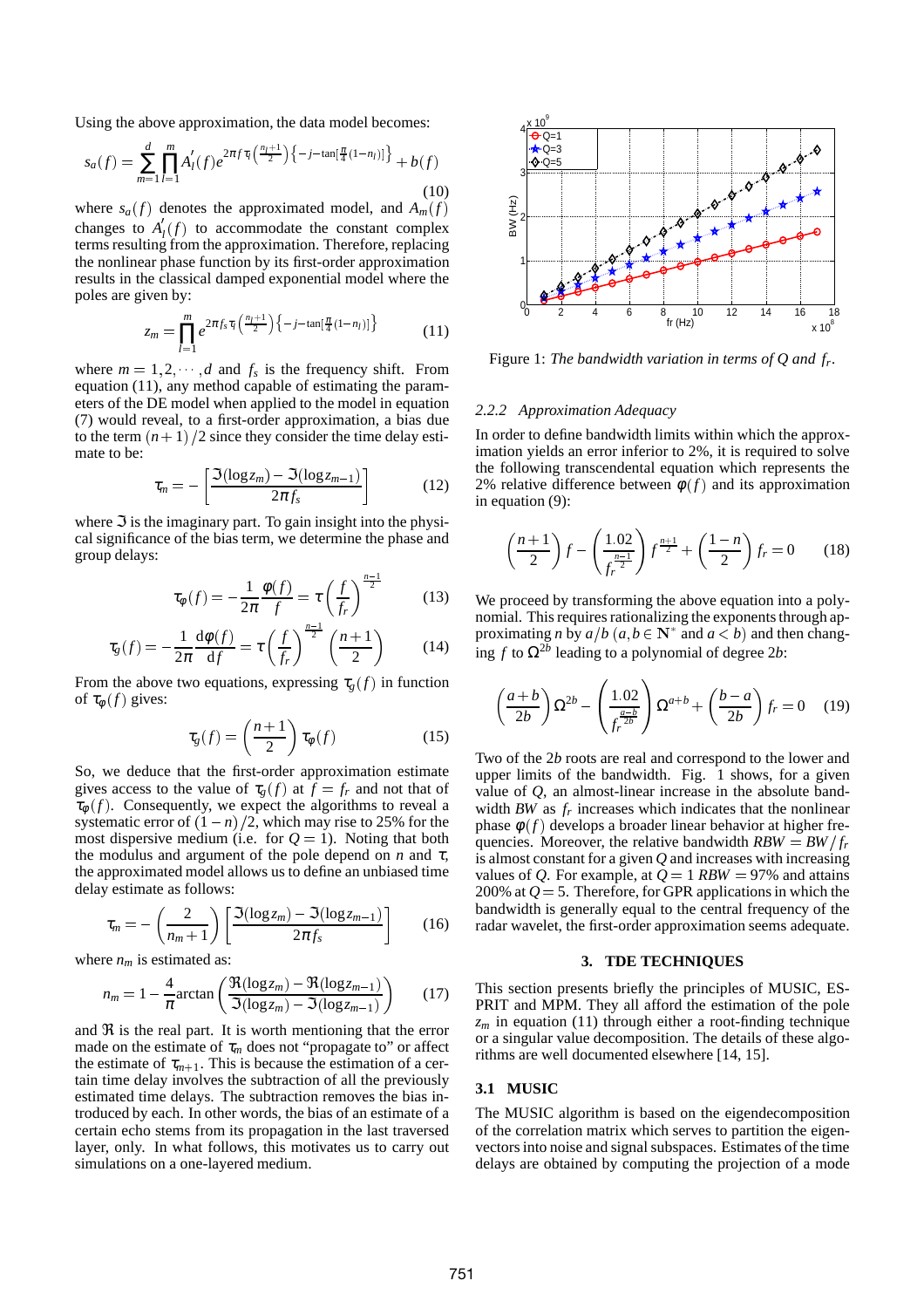vector onto the noise subspace. For an echo at  $\tau_m$ , its corresponding mode vector is orthogonal to the noise subspace. This property is used to estimate  $\tau_m$ . Root-MUSIC, the polynomial version of MUSIC, computes the time delays by finding the roots of a polynomial called the root-MUSIC polynomial. Such an approach is less computationally demanding and better suited for the estimation of complex poles.

# **3.2 ESPRIT**

The ESPRIT algorithm exploits an underlying rotational invariance between two adjacent data sub-bands. In comparison with MUSIC, ESPRIT provides a direct estimation of the time delays along with a reduced computational burden.

#### **3.3 Matrix Pencil Method**

The MPM is a linear prediction technique that exploits the structure of the matrix pencil of the underlying noiseless signals for the estimation of the time delays. MPM neither needs to estimate the correlation matrix nor employs a rooting procedure which dramatically reduces the computational burden. In contrast to MUSIC and ESPRIT, MPM carries out estimation from one snapshot and so can operate on correlated echoes without using any spatial smoothing process.

### **4. COMPUTER SIMULATIONS**

In this section, the variations of the relative root mean square error (RRMSE) of the time delay estimates, defined as

$$
RRMSE(\%) = 100 \times \frac{\sqrt{\frac{1}{U} \sum_{i=1}^{U} (\hat{\tau}_i - \tau)^2}}{\tau}
$$

 $(\hat{\tau}_i$  and  $\tau$  denote the estimated and true time delays, respectively), are given as a function of *Q*, *SNR*, and the product *B*τ, where *B* is the bandwidth of the GPR and  $\tau$  is the smallest discernible time delay between two backscattered echoes. For the simulations, an air-coupled scenario is considered where the antennas are 30 cm above a one-layered medium placed on a perfect electric conductor. The antennas have a central frequency of  $f_c = 700$  MHz which is taken to be the reference frequency, i.e.,  $f_r = f_c$  and the processed bandwidth is 1 GHz. The data set contains 100 equispaced frequency samples generated from equation (7) which becomes:

$$
s(f) = R_{12}(f)e^{-j2\pi f\tau_1} - [1 - R_{12}^2(f)]e^{-j2\pi f\tau_1}
$$
  

$$
e^{2\pi f\tau_2\left(\frac{f}{f_r}\right)^{\frac{n_2-1}{2}}} \{-j-\tan[\frac{\pi}{4}(1-n_2)]\} + b(f)
$$
 (20)

where  $n_1 = 1$  since it characterizes air, a dispersionless medium. In all simulations and for the sake of clarity, only the estimates of MPM are compensated for the bias term. The spatial smoothing process (SSP) is employed for root-MUSIC and ESPRIT to decorrelate the echoes.

### **4.1 RRMSE versus** *Q*

*Q* is varied between 1 and 30 which correspond to the limit values reported in the literature for civil engineering materials [16]. Each estimate is the result of  $U = 100$  Monte Carlo runs at  $SNR = 20$  dB. The horizontal line represents the RRMSE in the absence of dispersion at  $SNR = 20$  dB and serves as an asymptote or a lower bound for the errors produced by the algorithms. From Fig. 2, we observe that



Figure 2: *The RRMSE variations of*  $\tau_2$  *versus Q at SNR* = 20  $dB$  where  $\star$  and  $\circ$  designate compensated MP applied on *the approximate and accurate models, respectively. MPnc stands for the non-compensated MP.*

the RRMSE of all algorithms decreases as Q increases. This is because a higher *Q* leads to less absorption and dispersion and thus a higher *SNR* for the second echo and a smaller discrepancy between the accurate and approximated models. However, the uncompensated algorithms do not attain the asymptote due to the bias term  $(n_2 + 1)/2$  whereas the compensated MPM does for  $Q > 10$ . In the case of compensation, a major percentage of the error on the time delay  $\tau_2$ , especially for low values of  $Q$ , is due to the error on  $n_2$  which is known to have a higher noise threshold [8], and not due to model mismatch. To verify this conclusion, the RRMSE variation for a data set generated from the approximated model of equation (10) is added to Fig. 2 where it appears to be almost confounded with the one of the accurate model. Consequently, increasing the *SNR* would result in a significant improvement in the RRMSE for the compensated MPM and only a slight one for the uncompensated algorithms.

#### **4.2 RRMSE versus**  $B\tau_2$



Figure 3: *The RRMSE variations of*  $\tau_2$  *versus B* $\tau_2$  *at SNR* = 40  $dB$  and  $Q = 2$ .

Fig. 3 shows the variation of the RRMSE as a function of the product  $B\tau_2$  at  $SNR = 40$  dB and  $Q = 2$ . The uncompensated MPM produces a systematic error represented by a nearly constant RRMSE. This error is predicted by the term  $(1 - n_2)/2$  which for  $Q = 2$  gives 14.75%. Compensating